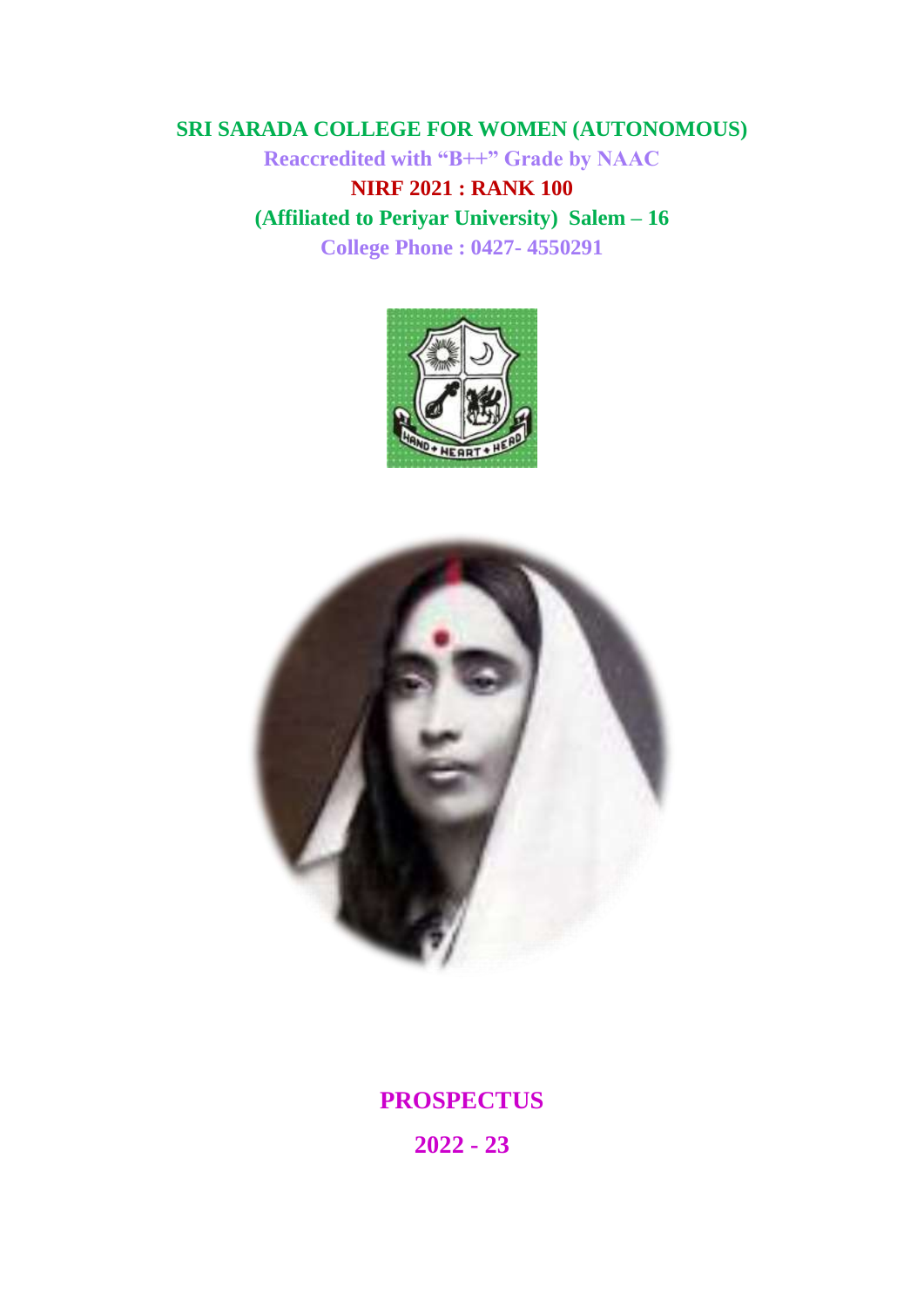Sri Sarada College was started in the year 1961 by Mrs. Seethalakshmi Ramaswami under the benign grace and Presidentship of Srimath Swami Chidbhavananda of Sri Ramakrishna Tapovanam, Tirupparaithurai. The College is managed by Sri Sarada College Educational Trust run by Yatiswaris of Sri Sarada Samiti, Salem. The Institution was elevated to the first grade level in 1962 and Autonomous status was conferred in the year 1988-89 under the able guidance of Yatiswari Saradapriya. The College which had been affiliated to the University of Madras since its inception is now affiliated to Periyar University from 1-1-1998. The College has its own Autonomous structure in its curriculum and extra curricular activities. Much emphasis is given to discipline, national culture and physical culture. Under the Autonomous system, students enjoy the benefit of Continuous Assessment (CA), to be added to the Semester Examination marks to enable them to perform better. Skill-based and Non-major elective courses are offered in the curriculum under CBCS pattern. Advanced Diploma Courses are offered, after college hours.

The aim of the College is to offer modern and career oriented education in the background of our ancient culture and tradition based on the ideals of Bhagavan Sri Ramakrishna Paramahamsa, Holy Mother Sri Sarada Devi and Swami Vivekananda.

## **Vision**

To empower women through quality education based on the ideals of national heritage and culture.

### **Mission**

- To promote skills, values and knowledge in the learning community through integral education of Hand, Heart and Head.
- To offer career-oriented education merging established and emerging technologies.
- To achieve the capacities for enquiry, creativity, technology, entrepreneurial and moral leadership in the process of higher education.
- To motivate the faculty and the learners to take quality initiatives in academic, research and extension activities and help them serve as desirable human resource in the development of the nation.
- To respond to the global demands for new kinds of programmes providing creative and innovative educational experiences.

The motto of our college is the harmonious development of the Hand, Heart and Head.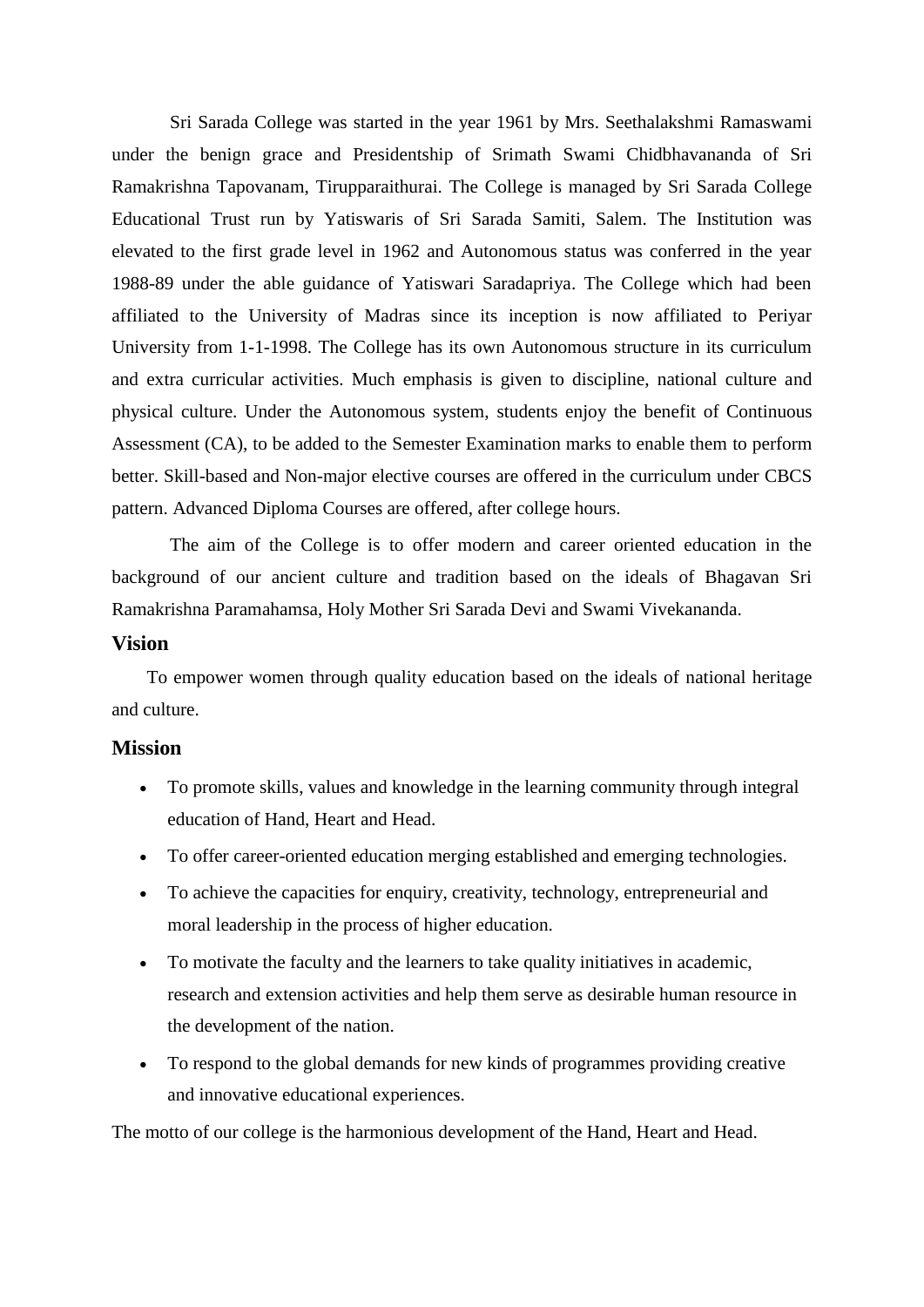# **UG**

## **DEGREE PROGRAMMES**

# **(SEMESTER PATTERN)**

- **B.A.** History
- **B.A.** Economics
- **B.A.** English
- **B.Sc.** Mathematics
- **B.Sc.** Statistics
- **B.Sc.** Physics
- **B.Sc.** Chemistry
- **B.Sc.** Botany
- **B.Sc.** Zoology
- **B.Sc.** Home Science
- **B.Sc.** Computer Science

# **B. Com.**

Foundation Course (for all UG Programmes)

a. Language

# Tamil/ Hindi/ Sanskrit\*

b. English (Compulsory)

# **\*Sanskrit will be taught from alphabets. The answer scripts may be written in English**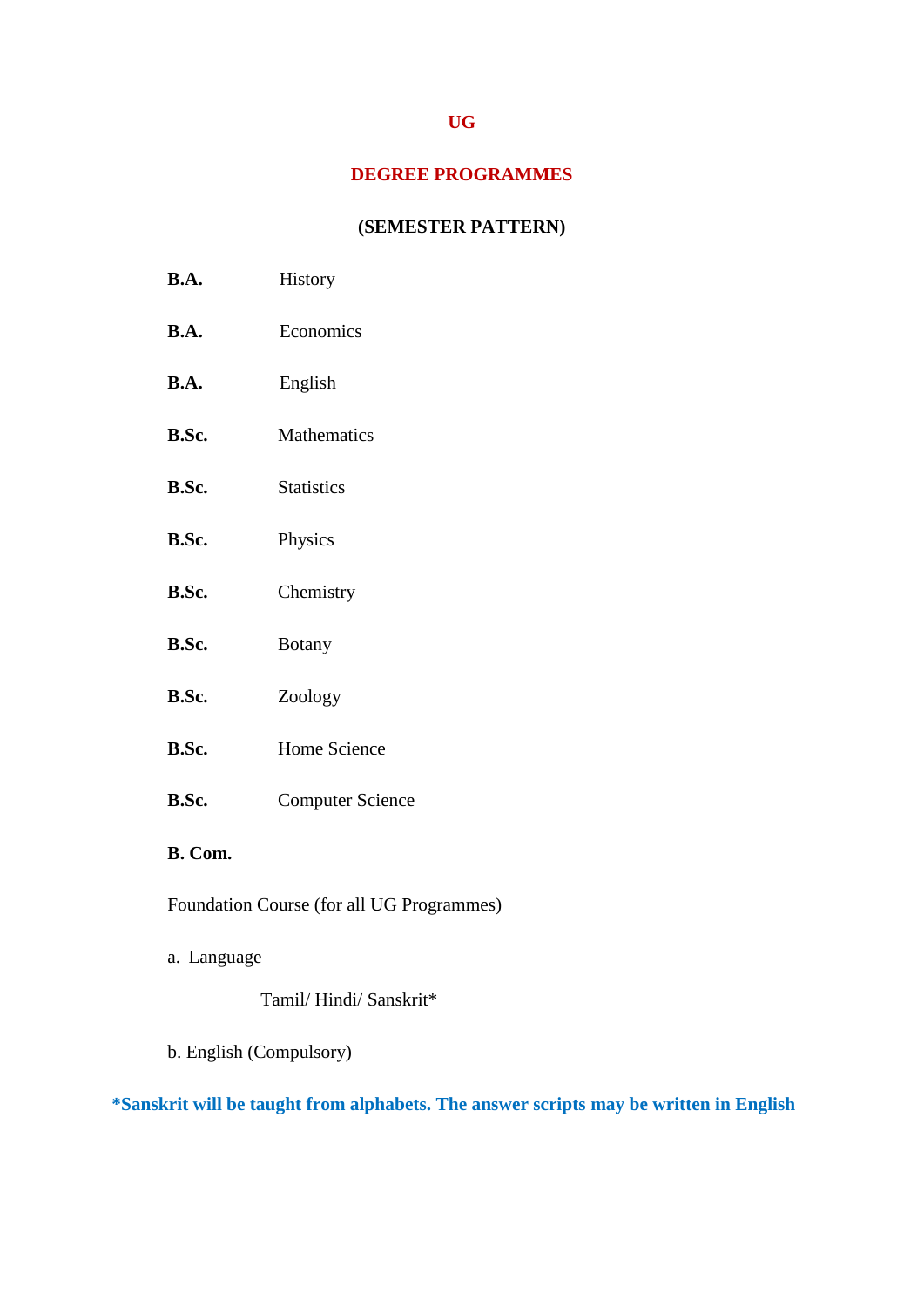| Sl. No.        | <b>Major Subjects</b>   | <b>Eligible Combinations</b>    |
|----------------|-------------------------|---------------------------------|
| <b>B.A.</b>    |                         |                                 |
| $\mathbf{1}$   | History                 | A Pass in Higher Secondary      |
| $\overline{2}$ | Economics               | Examination or any other        |
| 3              | English                 | equivalent.                     |
| <b>B.</b> Sc.  |                         |                                 |
| $\mathbf{1}$   | <b>Mathematics</b>      | Maths, Physics, Chemistry       |
| $\overline{2}$ | Physics                 | and any other subject as        |
| 3              | Chemistry               | fourth paper.                   |
| $\overline{4}$ | <b>Statistics</b>       | Statistics/Mathematics/         |
|                |                         | <b>Business Mathematics and</b> |
|                |                         | any other three subjects.       |
| 5              | <b>Botany</b>           | Biology/Botany/Zoology          |
| 6              | Zoology                 | with Chemistry.                 |
| 7              | <b>Computer Science</b> | Mathematics/Computer            |
|                |                         | Science/Business                |
|                |                         | Mathematics/ Statistics and     |
|                |                         | any other subjects              |
| 8              | Home Science            | A Pass in $+2$ with Chemistry   |
|                |                         | and Biology                     |
| <b>B.Com.</b>  |                         | Commerce and Accountancy        |
|                |                         | and any other two subjects.     |

# **ELIGIBLE COMBINATION IN ORDER OF PREFERENCE\***

The selection for a main subject for UG will be based only on the marks secured by the candidate under Part III at the plus two level and Part II for English Major.

**\* Subject to change**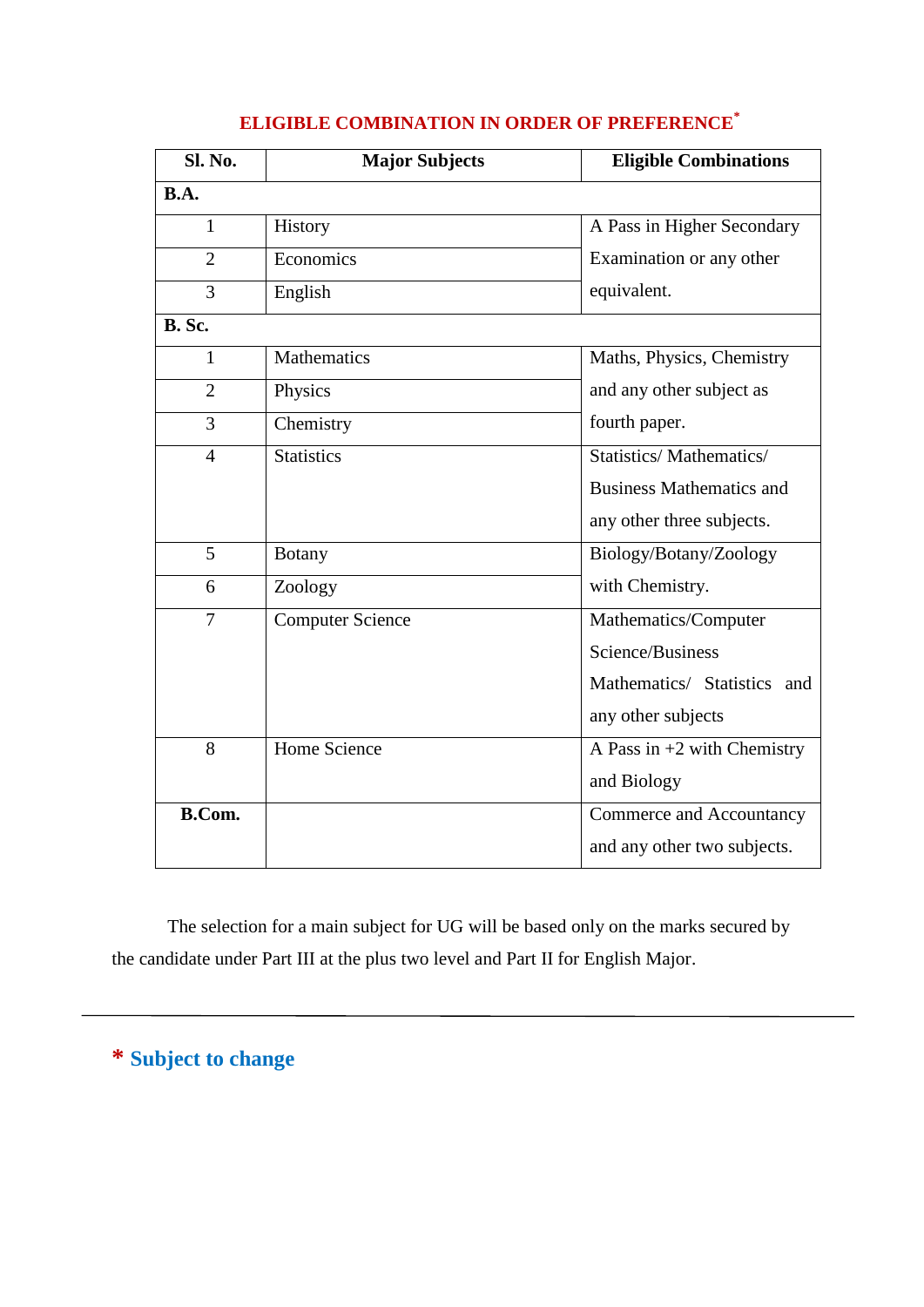#### SRI SARADA COLLEGE FOR WOMEN (Autonomous), Fairlands, Salem - 636 016.

#### AFFILIATED TO PERIYAR UNIVERSITY, SALEM - 636 011.

TABLE SHOWING TUITION FEES AND SPECIAL FEES FOR EACH PROGRAMME FOR THE WHOLE YEAR 2022 - 2023

|                                                                            |                   |                     |                       |                                |                                                |                         |                                |                                     |                                               |             |              | Fees Payable at the beginning of the year for each programme (Subject to revision) |                   |                  |                     |                |                  |                    |            |                    |                                      |              |                              |                     |       |                          |                          |       |
|----------------------------------------------------------------------------|-------------------|---------------------|-----------------------|--------------------------------|------------------------------------------------|-------------------------|--------------------------------|-------------------------------------|-----------------------------------------------|-------------|--------------|------------------------------------------------------------------------------------|-------------------|------------------|---------------------|----------------|------------------|--------------------|------------|--------------------|--------------------------------------|--------------|------------------------------|---------------------|-------|--------------------------|--------------------------|-------|
| FEES PAYABLE TO UNIVERSITY (As per the new revision of University)         |                   |                     |                       |                                |                                                |                         |                                |                                     |                                               |             |              |                                                                                    |                   |                  |                     |                |                  | PAYABLE TO COLLEGE |            |                    |                                      |              |                              |                     |       |                          |                          |       |
| <b>UNDER GRADUATE</b><br><b>LEVEL</b>                                      | Fees<br>Admission | Administrative Fees | Fees<br>Matriculation | Registration Fees<br>niversity | Secondary<br>Recognition Fees<br><b>Higher</b> | University Library Fees | Fees<br>Sports .<br>University | Festival<br>Youth<br>ಜೆ<br>Cultural | Infrastructural Facilities<br>đ<br>evelopment | Day<br>Flag | Cross<br>Red | sheet<br>Verification<br>mark<br>fees for each<br>Certificate                      | Servic<br>Medical | fees<br>Magazine | Calendar<br>College | day<br>College | Card<br>Identity | Library Fees       | Games Fees | Fees<br>Stationary | <b>Audio Visual Eduation</b><br>Fees | Reading Room | League<br>Services<br>Social | College Association | N.S.S | Laboratory Fees          | <b>TUITION FEES</b>      | TOTAL |
| B.A., All Branches                                                         | 5                 | 175                 | 75                    | 150                            | 270                                            | 60                      | 60                             | 30                                  | 75                                            | 5           | 20           | 50                                                                                 | 5                 | 20               | 10                  | 6              | 3                | 60                 | 100        | 50                 | $\mathbf{5}$                         | 15           | 8                            | 20                  | 10    | $\sim$                   | $\overline{a}$           | 1287  |
| B.Com.,                                                                    | $\mathbf 5$       | 175                 | 75                    | 150                            | 270                                            | 60                      | 60                             | 30                                  | 75                                            | 5           | 20           | 50                                                                                 | 5                 | 20               | 10                  | 6              | 3                | 60                 | 100        | 50                 | 5                                    | 15           | 8                            | 20                  | 10    | $\overline{\phantom{a}}$ | $\overline{\phantom{a}}$ | 1287  |
| B.Sc., Degree Programmes<br>Mathematics                                    | 5                 | 175                 | 75                    | 150                            | 270                                            | 60                      | 60                             | 30                                  | 75                                            | 5           | 20           | 50                                                                                 | 5                 | 20               | 10                  | 6              | 3                | 60                 | 100        | 50                 | 5                                    | 15           | 8                            | 20 <sup>1</sup>     |       | 10 150                   |                          | 1437  |
| Statistics                                                                 | 5                 | 175                 | 75                    | 150                            | 270                                            | 60                      | 60                             | 30                                  | 75                                            | 5           | 20           | 50                                                                                 | 5                 | 20               | 10                  | 6              | 3                | 60                 | 100        | 50                 | 5                                    | 15           | 8                            | 20 <sup>1</sup>     | 10    | 200                      | $\overline{a}$           | 1487  |
| Physics                                                                    | 5                 | 175                 | 75                    | 150                            | 270                                            | 60                      | 60                             | 30                                  | 75                                            | 5           | 20           | 50                                                                                 | 5                 | 20               | 10                  | 6              | 3                | 60                 | 100        | 50                 | 5                                    | 15           | 8                            | 20                  | 10    | 250                      | $\sim$                   | 1537  |
| Chemistry                                                                  | 5                 | 175                 | 75                    | 150                            | 270                                            | 60                      | 60                             | 30                                  | 75                                            | 5           | 20           | 50                                                                                 | 5                 | 20               | 10                  | 6              | 3                | 60                 | 100        | 50                 | 5                                    | 15           | 8                            | 20                  | 10    | 250                      |                          | 1537  |
| Botany                                                                     | $\mathbf 5$       | 175                 | 75                    | 150                            | 270                                            | 60                      | 60                             | 30                                  | 75                                            | $\mathbf 5$ | 20           | 50                                                                                 | 5                 | 20               | 10                  | 6              | 3                | 60                 | 100        | 50                 | 5                                    | 15           | 8                            | 20                  | 10    | 250                      |                          | 1537  |
| Zoology                                                                    | 5                 | 175                 | 75                    | 150                            | 270                                            | 60                      | 60                             | 30                                  | 75                                            | 5           | 20           | 50                                                                                 | 5                 | 20               | 10                  | 6              | 3                | 60                 | 100        | 50                 | 5                                    | 15           | 8                            | 20                  | 10    | 250                      |                          | 1537  |
| Home Science                                                               | 5                 | 175                 | 75                    | 150                            | 270                                            | 60                      | 60                             | 30                                  | 75                                            | 5           | 20           | 50                                                                                 | 5                 | 20               | 10                  | 6              | 3                | 60                 | 100        | 50                 | 5 <sup>5</sup>                       | 15           | 8                            | 20                  | 10    | 250                      | $\overline{\phantom{a}}$ | 1537  |
| Computer Science                                                           | 5                 | 175                 | 75                    | 150                            | 270                                            | 60                      | 60                             | 30                                  | 75                                            | 5           | 20           | 50                                                                                 | 5                 | 20               | 10                  | 6              | 3                | 60                 | 100        | 50                 | 5                                    | 15           | 8                            | 20                  | 10    | 300                      |                          | 1587  |
| <b>POST GRADUATE LEVEL</b><br>M.A., History/Economics /<br>English / Tamil | 5                 | 150                 |                       | 195                            |                                                | 75                      | 75                             | 30                                  | 75                                            | 5           | 20           | $\sim$                                                                             | 5                 | 20               | 10                  | 6              | 3                | 170                |            | 50                 | 5                                    | 25           | 8                            | 20 <sup>1</sup>     | 10    |                          | 500                      | 1462  |
| M.Sc., Mathematics                                                         | 5                 | 150                 |                       | 195                            |                                                | 75                      | 75                             | 30                                  | 75                                            | 5           | 20           | $\overline{\phantom{a}}$                                                           | 5                 | 20               | 10                  | 6              | 3                | 170                |            | 50                 | 5                                    | 25           | 8                            | 20                  | 10    |                          | 750                      | 1712  |
| M.Sc., Chemistry                                                           | 5                 | 150                 |                       | 195                            |                                                | 75                      | 75                             | 30                                  | 75                                            | 5           | 20           |                                                                                    | 5                 | 20               | 10                  | 6              | 3                | 170                |            | 50                 | 5                                    | 25           | 8                            | 20                  | 10    | 400                      | 750                      | 2112  |
| M.Sc., Physics                                                             | 5                 | 150                 |                       | 195                            |                                                | 75                      | 75                             | 30                                  | 75                                            | 5           | 20           |                                                                                    | 5                 | 20               | 10                  | 6              | 3                | 170                |            | 50                 | 5                                    | 25           | $8\,$                        | 20                  | 10    | 300                      | 750                      | 2012  |

 $1.$  கல்விக் கட்டணம் மற்றும் பிற கட்டணங்கள் மாற்றத்திற்குட்பட்டது.

2. Differently Abled students are exempted from paying special fees for both UG & PG programmes

3. For PG programmes SC/ ST and differently abled students are exempted from paying tuition fees

\* Caution Deposit Rs.1000/- for B.Sc. Computer Science only.

University recognition fees : UG-other state Rs.750/- other country Rs.3750/-

University recognition fees : PG-other state Rs.450/- other country Rs.3000/-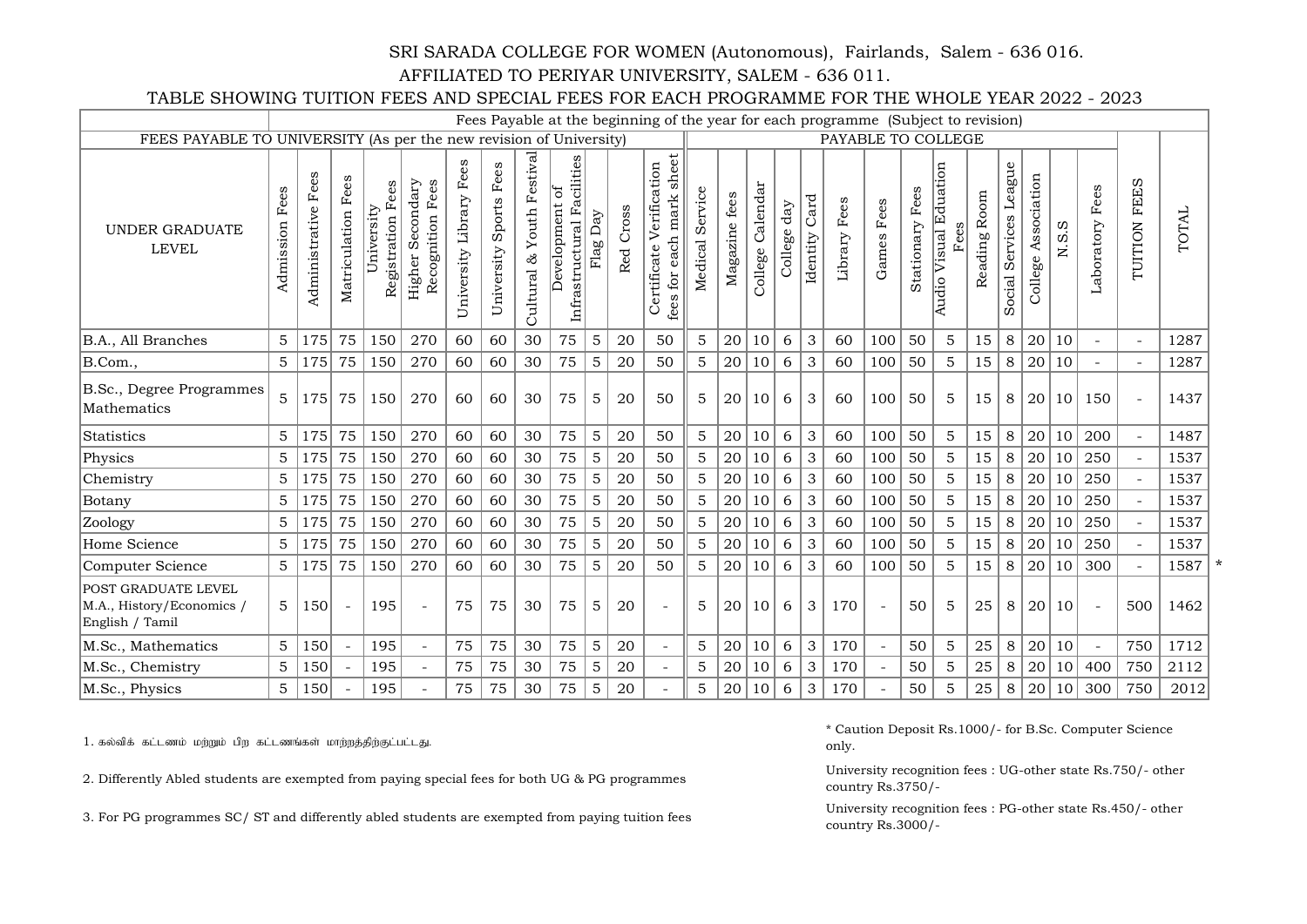All candidates have to pay Rs. 50/- for each +2 mark sheet furnished by her as fee for the verification of mark sheets. Admission is subject to verification of mark Certificates by the Director of Government examinations and if the mark certificate is found to be bogus, admission is liable for cancellation and criminal action may be taken (Wide proceedings of the Commissioner of Collegiate Education Rc. No. 13680/P4/94 dated 21.03.95).

Admission shall be made purely on the basis of merit subject to the reservation rules of the Government of Tamil Nadu i.e. 31% for Open Competition, 30% for Backward Classes (BC) (including 3.5% Muslim), 20% for Most Backward Classes and Denotified Communities (MBC/DNC), 18% for Scheduled Caste (SC) (Including 3% for Arunthathiyar) and 1% for Scheduled Tribes (ST).

A total number of 6 seats in UG and 3 in PG programmes shall be reserved for the children of ex-serviceman (vide. proceedings of the commissioner of Collegiate Education No. Mu Mu. No. 8754/94 thi4/dt.19-4-94).

3% of seats in UG programmes and 2% of seats in PG programmes are reserved under the Sports quota.

5% of seats are reserved for differently abled persons.

#### **INDULGING IN RAGGING**

In case the applicant for admission is found to have indulged in ragging, in the past or if it is noticed later that she has indulged in ragging, admission may be refused or she shall be expelled from the college.

## **ATTENDANCE**

Students should be regular in attending classes. Students should submit a leave letter, duly signed by the parents for their absence from classes. If any student is found outside the campus without a proper leave letter suitable action will be taken.

75% attendance is compulsory for every student to appear for the semester exams. Students with attendance of 65% to 74% can appear for exams by paying the condonation amount of Rs. 500. Students with 50% to 64% can appear for papers as arrears in the next semester by paying a condonation amount of Rs.500. If a student has less than 50% attendance she has to redo the semester.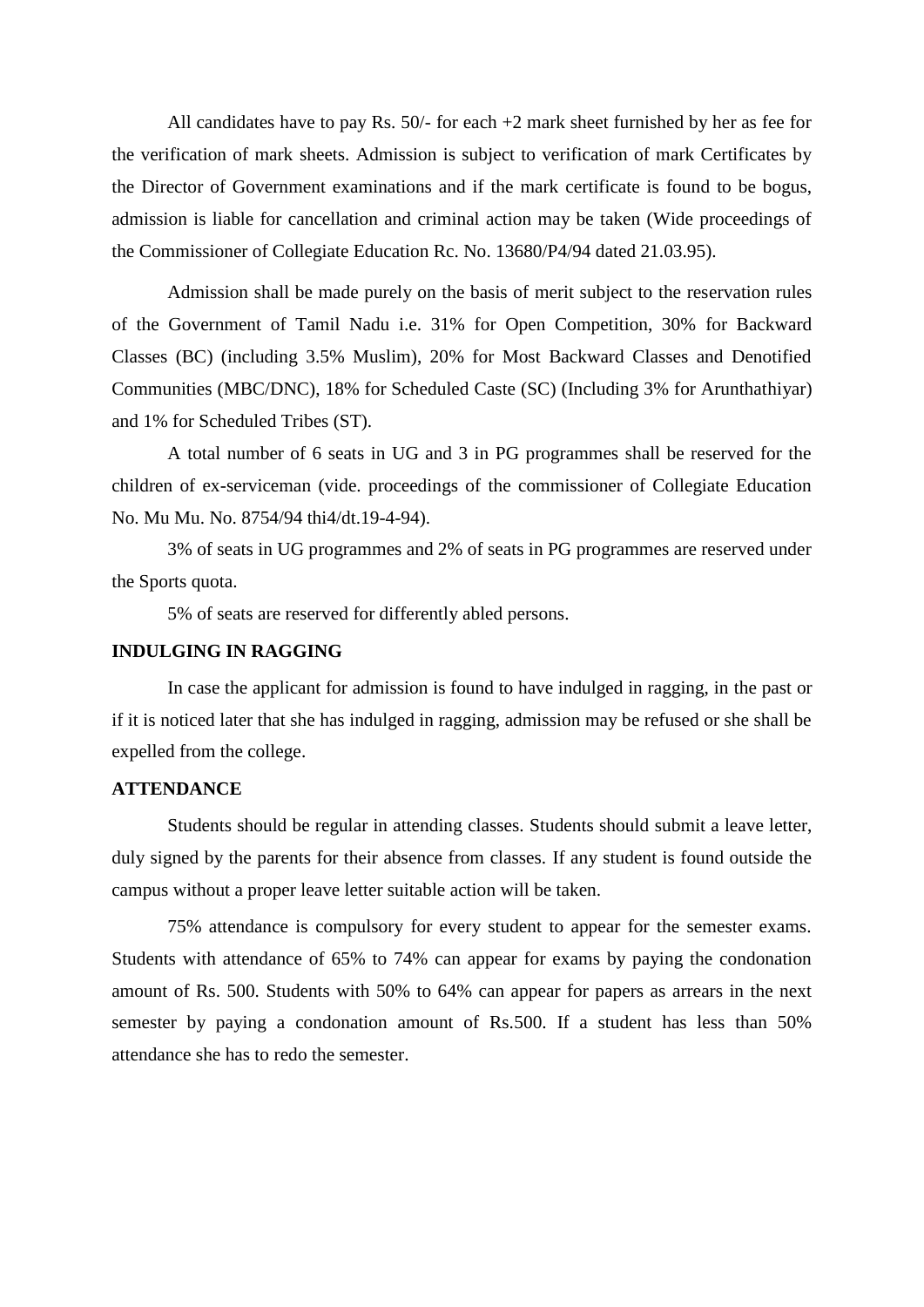#### **HOSTEL**

The college provides accommodation for students coming from places outside city limits and a good vegetarian mess is run for them. If accommodation in the hostel is required a separate application should be made to the Principal in the prescribed form available in the College office on payment of Rs. 50.

### **SPECIAL FEATURES**

**MORNING ASSEMBLY:** The first bell is at 9:15 a.m. when all the students and staff must assemble in the auditorium. Attendance for assembly is compulsory for all. The day's work begins at 9.30. a.m. with prayer, meditation, and a 'Thought for the day" in the assembly. Prayer is followed by a mass physical drill for 10 minutes.

# **THE RAMYANA AND THE MAHABARATHA**

Discourses in either of the two National Epics are conducted every year.

# **AIF TRAINING**

The aim of Articulation and Idea Fixation classes each week is to train students in the art of thinking and speaking based on the study of the epic. An examination will be taken at the end of the year on the book that is prescribed for this AIF Training.

## **DRESS REGULATION**

The College students are permitted to wear either Half Saree or Saree. No other type of dress will be permitted. Violation of the regulation will be viewed seriously. College uniform should be compulsorily worn on the first Monday of every month and also on specified occasions. The college ID should be worn every day for identification purposes.

## **CHOICE BASED CREDIT SYSTEM (CBCS)**

CBCS has been introduced from 2008-09 onwards.

#### **ADDITIONAL COURSES**

- 1. Advanced Diploma Courses
- 2. Certificate Courses in Yoga and
- 3. Life Skill Courses

#### **EDUCATIONAL TOURS**

Certain courses have compulsory educational tours. All educational tours should be arranged by the departments only with the concurrence of the Principal. Students are strictly prohibited from joining any private or unauthorized excursions or tours organised by outside agencies. Violation of this will be an offence against the college rules.